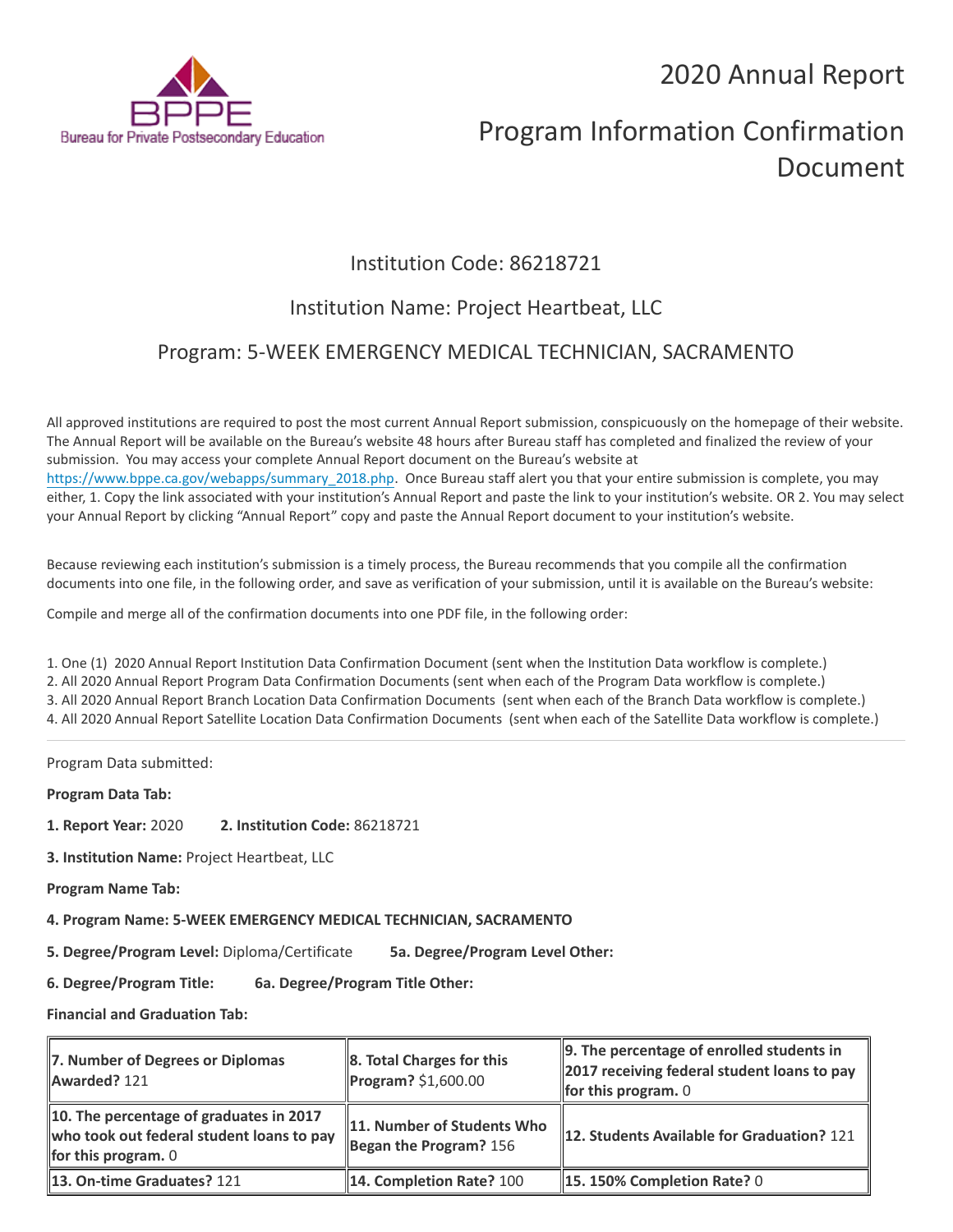### **16. Is the above data taken from the Integrated Postsecondary Education Data System (IPEDS) of the United States Department of Education?** No

#### **Placement Data Tab:**

CEC § 94929.5 requires institutions to report placement data for every program that is designed or advertised to lead to a particular career, or advertised or promoted with any claim regarding job placement.

| 17. Graduates Available for<br><b>Employment?</b> 77                                                                                                                 | 18 Graduates Employed in the<br>Field? 77            | 19. Placement<br>Rate? 100 |  |  |
|----------------------------------------------------------------------------------------------------------------------------------------------------------------------|------------------------------------------------------|----------------------------|--|--|
| 20. Graduates Employed in the field                                                                                                                                  |                                                      |                            |  |  |
| 20a. 20 to 29 hours per week? $0$                                                                                                                                    | 20b. At least 30 hours per week? 77                  |                            |  |  |
| $\ $ 21. Indicate the number of graduates employed                                                                                                                   |                                                      |                            |  |  |
| $\ $ 21a. In a single position in the field of study: 77<br>study: $0$                                                                                               | 21b. Concurrent aggregated positions in the field of |                            |  |  |
| 21c. Freelance/self-employed: 0<br>21d. By the institution or an employer owned by the institution, or<br>an employer who shares ownership with the institution: $0$ |                                                      |                            |  |  |

#### **Exam Passage Rate Tab:**

5 CCR §74112(j) requires the institution to collect the exam passage data directly from its graduates if the exam passage data is not available from the licensing agency.

#### **22. Does this educational program lead to an occupation that requires State licensing?** Yes

#### **22a. Do graduates have the option or requirement for more than one type of State licensing exam?** No

 **Option/Requirement #1: Option/Requirement #2: Option/Requirement #3: Option/Requirement #4:**

**Exam Passage Rate - Year 1 Tab:**

**23. Name of the State licensing entity that licenses the field:** Yes

**24. Name of Exam?** National Registry of Emergency Medical Technicians

| 25. Number of Graduates Taking $\ $ 26. Number Who Passed the<br><b>State Exam? 85</b> | State Exam? 77 | 27. Number Who Failed the $\ $ 28. Passage<br><b>State Exam?</b> 8 | Rate? 90.58824 |
|----------------------------------------------------------------------------------------|----------------|--------------------------------------------------------------------|----------------|
|                                                                                        |                |                                                                    |                |

**29. Is This Data from the State Licensing Agency that Administered the Exam?** No **29a. Name of Agency:**

**30. If the response to #29 is "No", provide a description of the process used for Attempting to Contact Students.** students inidcate our program when registering for the exam. Pass/fail data immediately made available upon completion of the exam

#### **Exam Passage Rate - Year 2 Tab:**

**31. Name of the State licensing entity that licenses the field:** EMSA

**32. Name of Exam?** National Registry of Emergency Medical Technicians

| 33. Number of Graduates Taking | 34. Number Who Passed the | 35. Number Who Failed the | $\vert$ 36. Passage  |
|--------------------------------|---------------------------|---------------------------|----------------------|
| <b>State Exam? 16</b>          | <b>State Exam?</b> $12$   | <b>State Exam?</b> 4      | $\parallel$ Rate? 75 |
|                                |                           |                           |                      |

**37. Is This Data from the State Licensing Agency that Administered the Exam?** No **37a. Name of Agency:**

**38. If the response to #37 is "No", provide a description of the process used for Attempting to Contact Students.** students inidcate our program when registering for the exam. Pass/fail data immediately made available upon completion of the exam

**Salary Data Tab:**